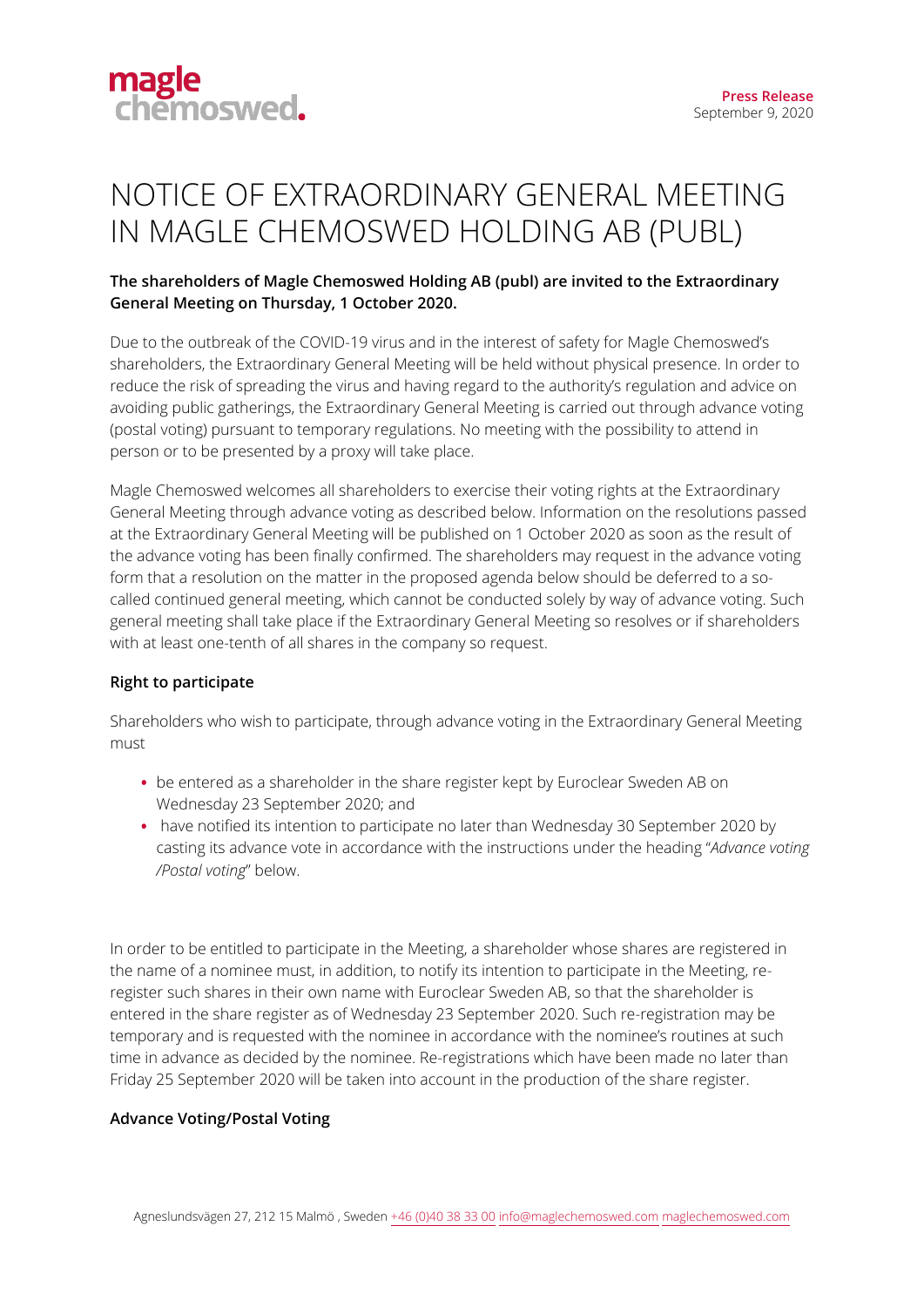

The shareholders may exercise their voting rights at the Extraordinary General Meeting only by voting in advance, so-called postal voting in accordance with Section 22 of the Act (2020:198) on temporary exceptions to facilitate the execution of general meetings in companies and other associations. A special form shall be used for advance voting. The form is available on Magle Chemoswed's website [www.maglechemoswed.com.](http://www.maglechemoswed.com/) The advance voting form is considered as the notification of participation to the Meeting. The completed voting form must be received by the company no later than Wednesday 30 September 2020. The form may be submitted via e-mail to stamman@maglechemoswed.com or by post to Magle Chemoswed, Agneslundsvägen 27, SE-212 15 Malmö. If the shareholder votes in advance by proxy, a power of attorney shall be enclosed to the form. If the shareholder is a legal entity, a certificate of incorporation or a corresponding document shall be enclosed to the form. The shareholder may not provide special instructions or conditions in the voting form. If so, the vote (i.e. the advance vote in its entirety) is invalid. Further instructions and conditions are included in the form for advance voting.

### **Proposed agenda**

- 1. Election of chairman of the meeting
- 2. Preparation and approval of the voting list
- 3. Approval of the agenda
- 4. Election of person to verify the minutes
- 5. Determination as to whether the Extraordinary General Meeting has been duly convened
- 6. Election of, and remuneration to, a new member of the Board of Directors

#### **Proposed resolutions:**

#### *Item 1: Election of chairman of the meeting*

The Board of Directors proposes that Hans Henrik Lidgard, the chairman of the Board, or if Hans Henrik Lidgard is prevented, the person assigned by the Board of Directors, is appointed as chairman of the Meeting.

#### *Item 2: Preparation and approval of the voting list*

The voting list proposed for approval under item 2 on the agenda is the voting list prepared by the company, based on the shareholders' register and advance votes received and verified by the person elected to verify the minutes.

#### *Item 4: Election of person to verify the minutes*

Megi Medzmariashvili, an in-house legal counsel at Magle Chemoswed AB is proposed as the person to verify the minutes, or if Megi Medzmariashvili is prevented, the person assigned by the Board of Directors. The assignment for the persons to approve the minutes includes verifying the voting list and confirming that advance votes received are correctly reflected in the minutes of the Meeting.

# *Item 6: Election of, and remuneration to, a new member of the Board of Directors*

The Board of Directors proposes the election of Joel Eklund as a new Board member until the end of the Annual General Meeting 2021.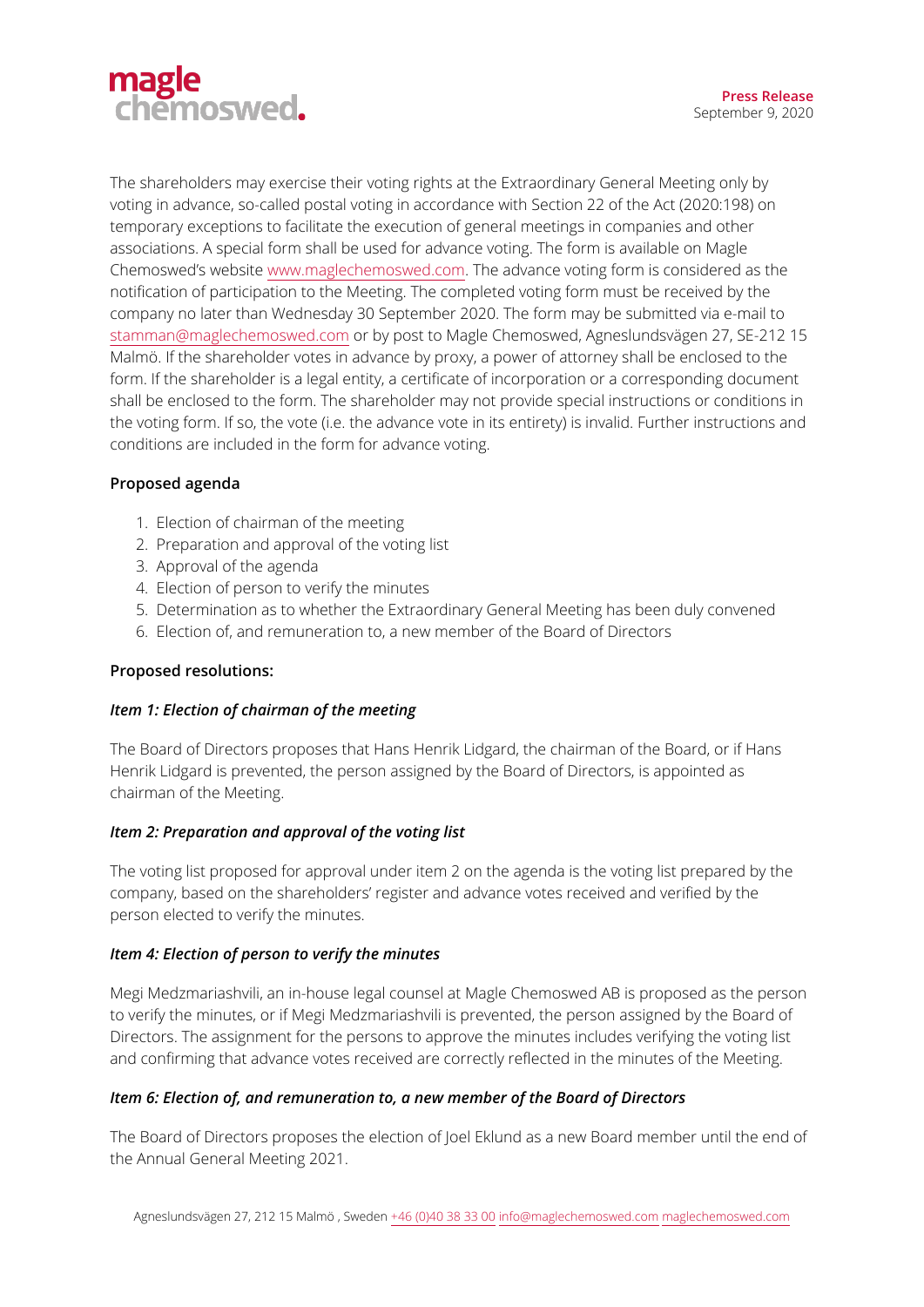

The Board of Directors further proposes that remuneration to Joel Eklund shall be paid with SEK 50,000.

# **A presentation of Joel Eklund, who is proposed for election, is set out below.**

Born: 1980.

Education: B.A. Philosophy, Politics and Economics, University of Oxford.

Working experience: CEO, TePe Munhygienprodukter AB (2012-2019).

Chairman of the board: TePe Munhygienprodukter AB, Eklund Foundation (charitable foundation).

Board member: Malmö university, Midway Holding, USWE Sports, AMAB Hydraul et. al.

# **OTHER INFORMATION**

# **Number of shares and votes**

The number of outstanding shares and votes in Magle Chemoswed Holding AB (publ) amounts to 10,000,000 at the date of the issue of this notice. The company holds no treasury shares.

# **Questions and shareholders' right to request information**

The Board of Directors and the CEO of the company shall, upon request by any shareholder and provided the Board of Directors is of the opinion that such can occur without material harm to the company, provide information regarding any circumstances which may affect the assessment of a matter on the agenda, circumstances which may affect the assessment of the company's or a subsidiary's financial position, and the company's relationship to other group companies and the group accounts. A request for such information shall be made via e-mail to stamman@maglechemoswed.com no later than on 21 September 2020. The information will be made available at the company and its website [www.maglechemoswed.com](http://www.maglechemoswed.com/) on 26 September 2020 at the latest. The information will also be sent, within the same period of time, to the shareholder who has requested it and provided its postal address.

# **Available documentation and proxy forms**

The shareholders' register for the meeting is made available at the company. Proxy form for shareholders who wish to vote in advance by proxy is available on the company's website and will be sent free of charge to all shareholders who so request and provide their postal address.

# **Processing of personal data**

For information about the processing of your personal data, it is referred to the privacy notice available at Euroclear's webpage [https://www.euroclear.com/dam/ESw/Legal/Privacy-notice](https://www.euroclear.com/dam/ESw/Legal/Privacy-notice-bolagsstammor-engelska.pdf)[bolagsstammor-engelska.pdf.](https://www.euroclear.com/dam/ESw/Legal/Privacy-notice-bolagsstammor-engelska.pdf) Magle Chemoswed Holding AB (publ)'s corporate registration number is 556913-4710 and its registered office is in Malmö, Sweden.